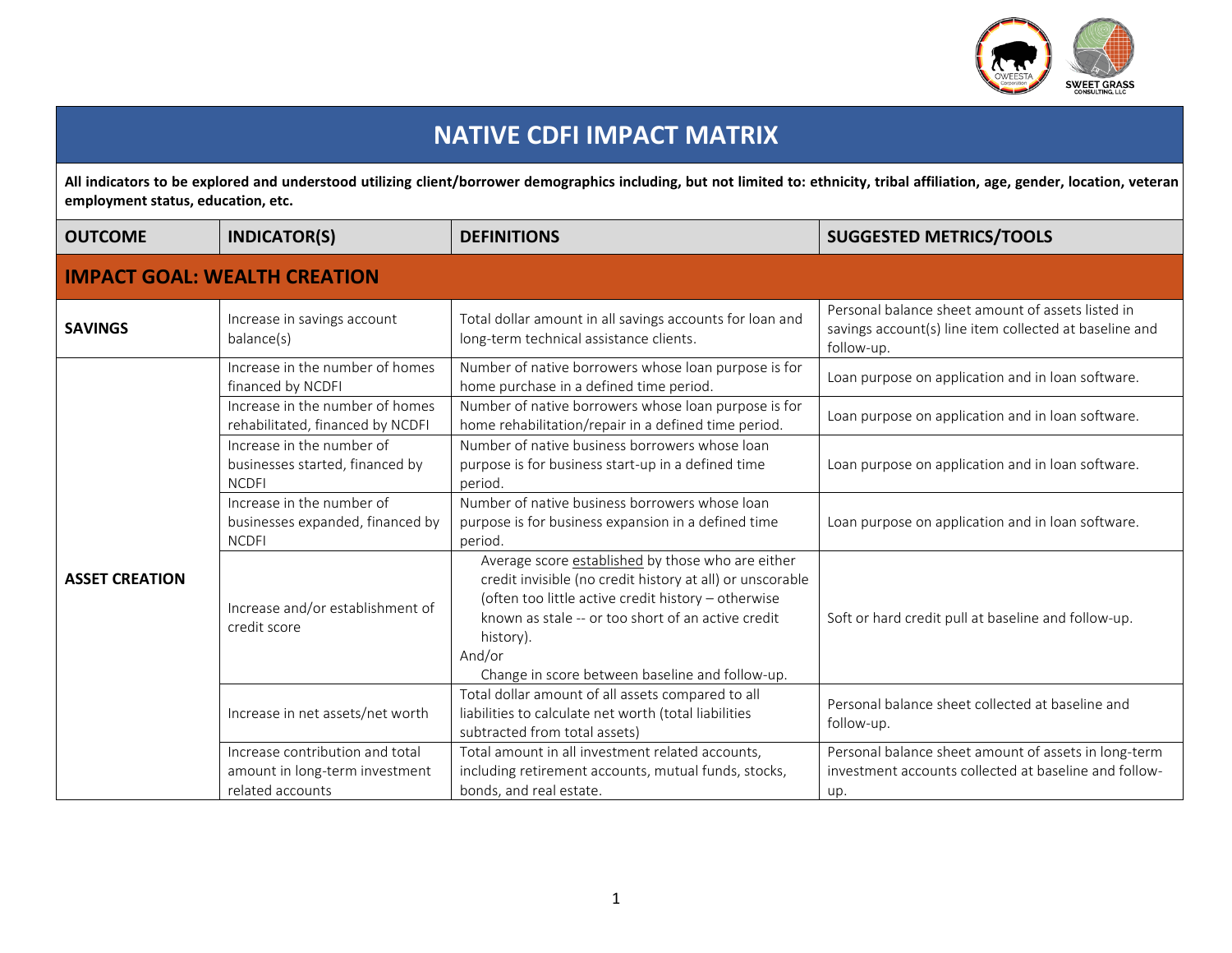

| <b>OUTCOME</b>                                                           | <b>INDICATOR(S)</b>                                                                                               | <b>DEFINITIONS</b>                                                                                                                                                                                                                                                                                                                                                                                                                                                               | <b>SUGGESTED METRICS/TOOLS</b>                                                                                                                                                                                                                                                                                       |  |
|--------------------------------------------------------------------------|-------------------------------------------------------------------------------------------------------------------|----------------------------------------------------------------------------------------------------------------------------------------------------------------------------------------------------------------------------------------------------------------------------------------------------------------------------------------------------------------------------------------------------------------------------------------------------------------------------------|----------------------------------------------------------------------------------------------------------------------------------------------------------------------------------------------------------------------------------------------------------------------------------------------------------------------|--|
| <b>IMPACT GOAL: INDIVIDUAL EMPOWERMENT AND SELF-SUFFICIENCY</b>          |                                                                                                                   |                                                                                                                                                                                                                                                                                                                                                                                                                                                                                  |                                                                                                                                                                                                                                                                                                                      |  |
| <b>LESS RELIANCE ON</b><br><b>TRIBE AND FEDERAL</b><br><b>GOVERNMENT</b> | Increase in the number of<br>borrowers who return for<br>additional services at the NCDFI.                        | Number of borrowers who return to NCDFI for<br>continued services. Some examples include:<br>• Small business expansion loan after receiving one-on-one<br>technical assistance or a start-up loan.<br>• Movement from credit builder loan to a small business loan or<br>homeownership loan<br>• Continued advancement of financial knowledge in trainings and<br>one-to-one technical assistance                                                                               | Client service activity tracked through time.                                                                                                                                                                                                                                                                        |  |
|                                                                          | Increase in client's ability to<br>access outside financing<br>opportunities after initial NCDFI<br>participation | Borrowers who have received loans, filtered for loans<br>outside the NCDFI. Confidence in ability to receive a<br>loan.                                                                                                                                                                                                                                                                                                                                                          | Collected at follow-up and compared to baseline.<br>Have you applied for a loan in the past year? (Yes/No)<br>o If no, how confident do you feel in your ability<br>to apply for and receive a loan?<br>o If yes, were you approved for the loan?<br>If yes, what institution holds the loan and<br>what was it for? |  |
|                                                                          | Decrease client's household in use<br>of public benefits                                                          | Percentage of client's total household income that<br>comes from public benefits. Public benefit income<br>categories include, but are not limited to:<br>• Welfare/Temporary Assistance for Needy Families (TANF);<br>Unemployment Benefits; Supplemental Nutrition Assistance<br>Program (SNAP, food stamps, EBT); Medicaid; General Assistance<br>(GA); Women, Infants, and Children (WIC) Food and Nutrition<br>Services; Low Income Home Energy Assistance Program (LIHEAP) | Income worksheet asking for household income<br>monthly and annually from all sources collected at<br>baseline and follow-up.                                                                                                                                                                                        |  |
|                                                                          | Decrease in client's household use<br>of tribal programs                                                          | Percentage of client's total household income that<br>comes from tribal programs (self-defined and all-<br>encompassing of all Tribal programs).                                                                                                                                                                                                                                                                                                                                 | Income worksheet asking for household income<br>monthly and annually from all sources collected at<br>baseline and follow-up.                                                                                                                                                                                        |  |
| <b>BANKABILITY</b>                                                       | Decrease in client's use of<br>predatory lending                                                                  | Use of predatory services. Predatory lending includes:<br>predatory loans, money orders, check cashing, pawn<br>shops, rent-to-own, and paycheck advances. Predatory<br>loans are defined as: Payday loans, car title loans, or<br>loans with abusive terms are considered predatory<br>loans.                                                                                                                                                                                   | Collected at baseline and follow-up<br>Suggested predatory services to track (Yes/No):<br>predatory loans, money orders, check cashing services,<br>pawn shops, rent-to-own stores, and paycheck advances.                                                                                                           |  |
|                                                                          | Increase in the number of clients<br>who have checking and/or savings<br>account(s)                               | Whether or not client has a checking and/or savings<br>account.                                                                                                                                                                                                                                                                                                                                                                                                                  | Collected at baseline and follow-up:<br>Do you have a checking account? (Yes/No)<br>$\bullet$<br>Do you have a savings account (Yes/No)<br>$\bullet$                                                                                                                                                                 |  |
|                                                                          | Increase in sustainable debt from<br>mainstream financial institutions                                            | The amount of debt obtained from mainstream<br>banking/financial institutions.                                                                                                                                                                                                                                                                                                                                                                                                   | Personal balance sheet amount listed in liabilities<br>section for loans collected at baseline and follow-up.                                                                                                                                                                                                        |  |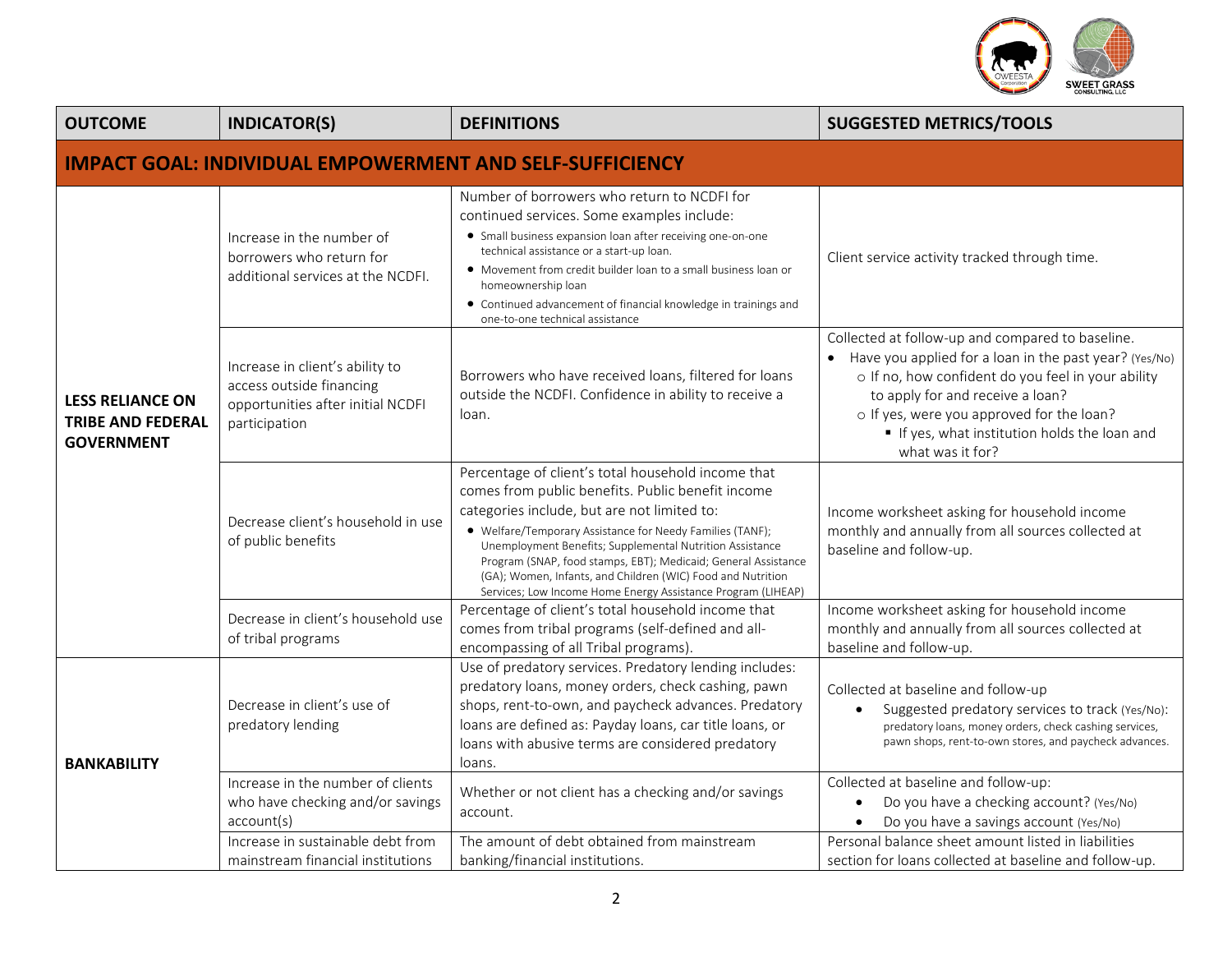

| <b>OUTCOME</b>                                                     | <b>INDICATOR(S)</b>                                                 | <b>DEFINITIONS</b>                                                                                                                                                                                                                                                                                                                                                                                                                                                                                                                                                                                                                                                                                                                                                                                                                                                                                                                     | <b>SUGGESTED METRICS/TOOLS</b>                                                                                                                                                                                                                                                                                                          |  |
|--------------------------------------------------------------------|---------------------------------------------------------------------|----------------------------------------------------------------------------------------------------------------------------------------------------------------------------------------------------------------------------------------------------------------------------------------------------------------------------------------------------------------------------------------------------------------------------------------------------------------------------------------------------------------------------------------------------------------------------------------------------------------------------------------------------------------------------------------------------------------------------------------------------------------------------------------------------------------------------------------------------------------------------------------------------------------------------------------|-----------------------------------------------------------------------------------------------------------------------------------------------------------------------------------------------------------------------------------------------------------------------------------------------------------------------------------------|--|
| <b>IMPACT GOAL: SOVEREIGNTY</b>                                    |                                                                     |                                                                                                                                                                                                                                                                                                                                                                                                                                                                                                                                                                                                                                                                                                                                                                                                                                                                                                                                        |                                                                                                                                                                                                                                                                                                                                         |  |
| <b>ECONOMIC SELF-</b><br><b>SUFFICIENCY OF</b><br><b>COMMUNITY</b> | Increase in sustainability of<br>borrower business(es)              | For businesses financed by the NCDFI: Increase in<br>annual profit and gross revenue. Progression along<br>business development stage.                                                                                                                                                                                                                                                                                                                                                                                                                                                                                                                                                                                                                                                                                                                                                                                                 | Collected at baseline and follow-up:<br>• What was your gross annual revenue in the last fiscal<br>year?<br>• What was your net annual business profit in the last<br>fiscal year?<br>• What stage is your business in?<br>o Seed; Start-up; Growth; Established; Expansion; Mature;<br>Succession; Other (please specify)              |  |
|                                                                    | Increase in the number of jobs<br>provided by borrower business(es) | <b>HOW TO CALCUALTE JOBS</b><br>The reporting organization should calculate or prorate<br>the unique contribution of jobs created or maintained<br>by the loans that they make based on the share that<br>the loan constitutes of the given project or business<br>operation.<br><b>CURRENT JOBS</b><br>Report the number of permanent full-time equivalent<br>(FTE) jobs in the business. Reported separately for<br>tenant businesses and construction businesses.<br>PROJECTED JOBS<br>Report the number of permanent full-time equivalent<br>(FTE) jobs projected to be created in the business due<br>to this financing. Reported separately for tenant<br>businesses and construction businesses.<br><b>ACTUAL JOBS CREATED</b><br>Report the number of permanent full-time equivalent<br>(FTE) jobs created in the business due to this financing.<br>Reported separately for tenant businesses and<br>construction businesses. | Current FTE-equivalent Jobs, at baseline and follow-up.<br>(Keep construction and tenant business jobs separate).<br>Projected FTE-equivalent Jobs at baseline. (Keep<br>construction and tenant business jobs separate).<br>Actual FTE-equivalent Jobs Created at follow-up. (Keep<br>construction and tenant business jobs separate). |  |
|                                                                    | Increase in the number of business<br>loans deployed by the NCDFI   | Number of business loans, by type and total, deployed<br>by the NCDFI in a defined reporting period. Total<br>deployed since NCDFI inception.                                                                                                                                                                                                                                                                                                                                                                                                                                                                                                                                                                                                                                                                                                                                                                                          | Loan portfolio by loan type filtered by business loans.                                                                                                                                                                                                                                                                                 |  |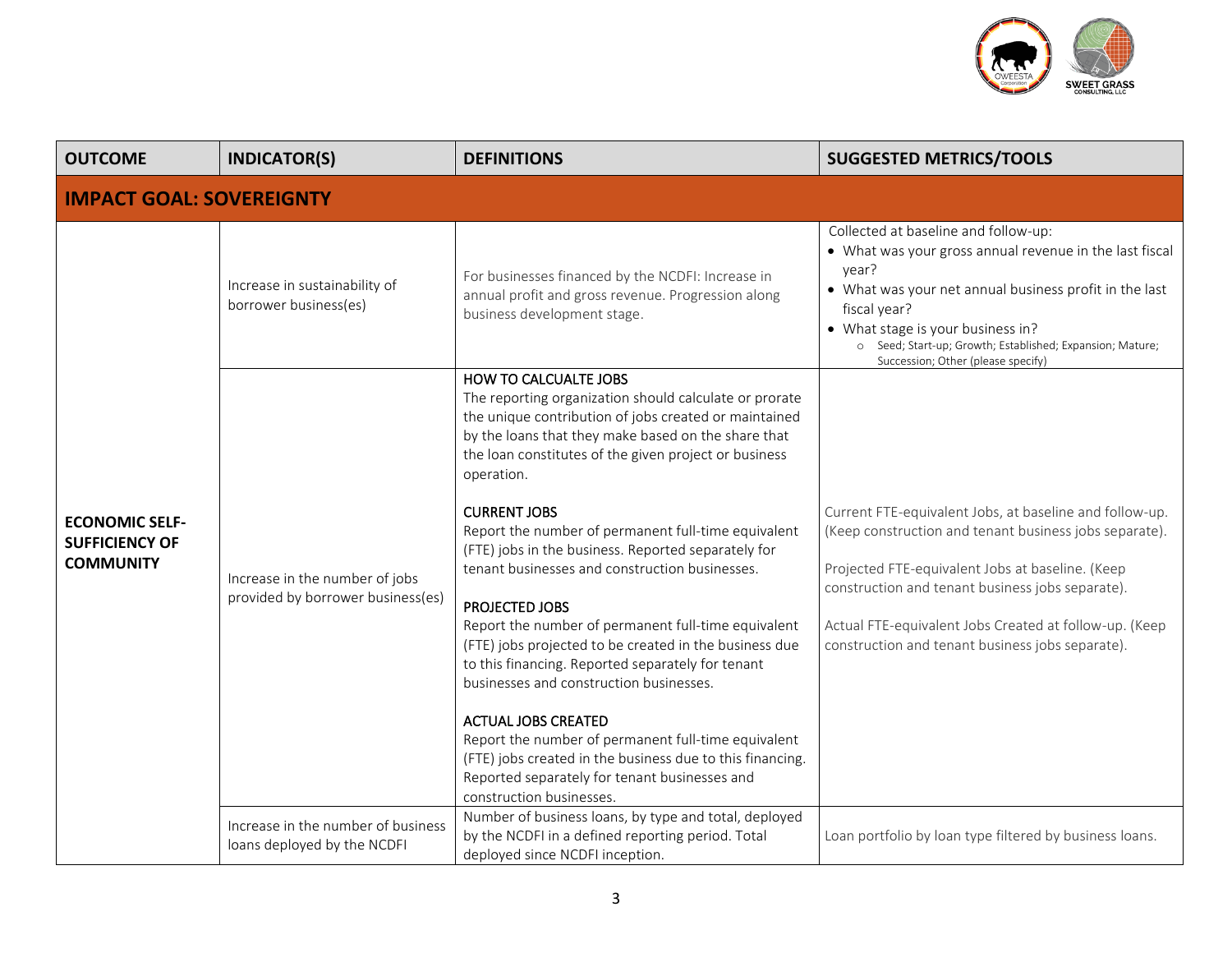

| <b>OUTCOME</b>                                                                    | <b>INDICATOR(S)</b>                                                                                                   | <b>DEFINITIONS</b>                                                                                                                                                                                                                                                                                                                                                                                                                                                     | <b>SUGGESTED METRICS/TOOLS</b>                                                                                                                                                                                                                                                                                                                                                                                                                                                     |
|-----------------------------------------------------------------------------------|-----------------------------------------------------------------------------------------------------------------------|------------------------------------------------------------------------------------------------------------------------------------------------------------------------------------------------------------------------------------------------------------------------------------------------------------------------------------------------------------------------------------------------------------------------------------------------------------------------|------------------------------------------------------------------------------------------------------------------------------------------------------------------------------------------------------------------------------------------------------------------------------------------------------------------------------------------------------------------------------------------------------------------------------------------------------------------------------------|
| <b>ECONOMIC SELF-</b><br><b>SUFFICIENCY OF</b><br><b>COMMUNITY</b><br>(CONTINUED) | Increase in the number of<br>businesses in NAICS support<br>service categories financed by the<br><b>NCDFI</b>        | Number of businesses financed in the following NAICS<br>code categories: 5611-7 and 5619.<br>• Office Administrative Services: NAICS 5611; Facilities Support<br>Services: NAICS 5612Employment Services: NAICS 5613;<br>Business Support Services: NAICS 5614; Travel Arrangement and<br>Reservation Services: NAICS 5615; Investigation and Security<br>Services: NAICS 5616; Services to Buildings and Dwellings: NAICS<br>5617; Other Support Services: NAICS 5619 | Financed business NAICS Code(s)                                                                                                                                                                                                                                                                                                                                                                                                                                                    |
|                                                                                   | Increase in the number of quality<br>jobs created/retained by borrower<br>business(es)                                | A quality job meets at least three of the five categories<br>listed <sup>1</sup> : A living wage, basic benefits, career-building<br>opportunities, wealth-building opportunities, and/or a<br>fair and engaging workplace.                                                                                                                                                                                                                                            | Collected at baseline and follow-up.<br>Of those currently employed, How many and what<br>percentage of workers are paid a living wage (as<br>determined by the living wage calculator)?<br>Does your business currently offer your permanent<br>full-time employeeshealth insurance?; vision and/or<br>dental insurance?; paid leave and/or paid time off?; parental<br>leave?; retirement/401K?; other benefits (such as career<br>advancement, training, work from home, etc.)? |
| <b>FOOD SOVEREIGNTY</b><br><b>AND ACCESS TO</b><br><b>HEALTHY FOOD</b>            | Increase in the number of local<br>outlets within 20 miles of the CDFI<br>selling healthy foods financed by<br>NCDFI. | Number of loans financed in category of healthy foods<br>and location in relation to CDFI.                                                                                                                                                                                                                                                                                                                                                                             | Loan portfolio by loan type and/or description of<br>business that includes healthy foods within a 20 miles<br>radius of the NCDFI.                                                                                                                                                                                                                                                                                                                                                |

<sup>&</sup>lt;sup>1</sup> Refer to "Moving Beyond Job Creation: Defining and Measuring the Creation of Quality Jobs" publication by Insight at Pacific Community Ventures published April 2016.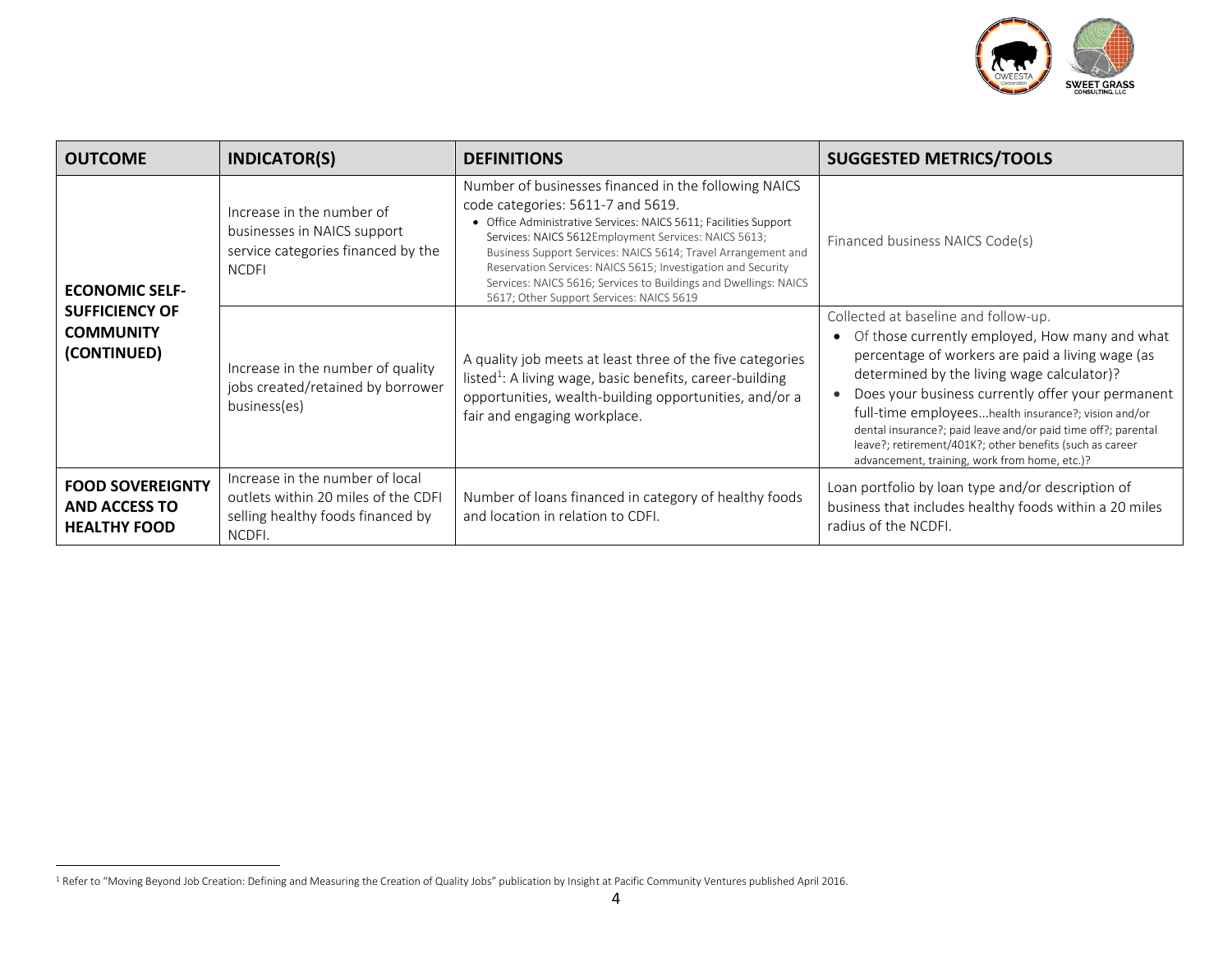

| <b>OUTCOME</b>                                                                            | <b>INDICATOR(S)</b>                                   | <b>DEFINITIONS</b>                                                                                                                                                                                                                                                                                                                                                                                                                                                                                                                                                                                                                               | <b>SUGGESTED METRIC/TOOLS</b>                                                                                                                                                                                                                                                                                                                                                                                                                                                                                                                                                                                                                                                                                                                                                                                                                                                                                                                                                                                                                    |
|-------------------------------------------------------------------------------------------|-------------------------------------------------------|--------------------------------------------------------------------------------------------------------------------------------------------------------------------------------------------------------------------------------------------------------------------------------------------------------------------------------------------------------------------------------------------------------------------------------------------------------------------------------------------------------------------------------------------------------------------------------------------------------------------------------------------------|--------------------------------------------------------------------------------------------------------------------------------------------------------------------------------------------------------------------------------------------------------------------------------------------------------------------------------------------------------------------------------------------------------------------------------------------------------------------------------------------------------------------------------------------------------------------------------------------------------------------------------------------------------------------------------------------------------------------------------------------------------------------------------------------------------------------------------------------------------------------------------------------------------------------------------------------------------------------------------------------------------------------------------------------------|
| <b>IMPACT GOAL: WHOLE PERSON WELLNESS (FINANCIAL, PHYSICAL, EMOTIONAL, AND SPIRITUAL)</b> |                                                       |                                                                                                                                                                                                                                                                                                                                                                                                                                                                                                                                                                                                                                                  |                                                                                                                                                                                                                                                                                                                                                                                                                                                                                                                                                                                                                                                                                                                                                                                                                                                                                                                                                                                                                                                  |
| <b>FINANCIAL</b><br><b>WELLNESS</b>                                                       | Positive change in client's<br>financial capabilities | In 2011, the Center for Financial Security launched the<br>Financial Coaching Outcome Measures Project to test a<br>set of standardized measures with support of the Annie<br>E Casey Foundation. Four nonprofit community-based<br>organizations collected data on client outcomes and<br>shared the results to form a consistent database of<br>similar measures. The goal of this project was to<br>develop measures that satisfy standards of social<br>science while also being attuned to the practical issues<br>of data collection and analysis. Development of the<br>Financial Capability Scale (FCS) was a result of this<br>project. | Collected at baseline and follow-up<br>• In the last 2 months, have you paid a late fee on a<br>loan or bill? (Yes/No)<br>• I am securing my financial future. (strongly agree, agree,<br>neither agree nor disagree, disagree, strongly disagree)<br>• If you had an unexpected expense or someone in<br>your family lost a job, got sick, or had another<br>emergency, how confident are you that your family<br>could come up with the money to make ends meet<br>within a month? (not at all confident, somewhat confident,<br>very confident)<br>• How confident are you in your ability to achieve a<br>financial goal that you set for yourself today? (not at<br>all confident, somewhat confident, very confident)<br>• Does your household have a budget, spending plan<br>or financial plan? (Yes/No)<br>• In the past three months, would you say your<br>spending was less than, more than, or about equal<br>to your income (do not include the purchase of a<br>new house or car, or other big investments you may<br>have made)? |
| <b>PERSONAL</b><br><b>WELLNESS</b>                                                        | Positive change in client's<br>personal well-being    | Personal well-being is subjective and defined by the<br>client. Degree to which clients agree that they share<br>their financial knowledge and to what degree that<br>change is attributed to participating in CDFI<br>programs/services.                                                                                                                                                                                                                                                                                                                                                                                                        | Collected at baseline and follow-up:<br>. I share financial knowledge with family and other<br>community members. (strongly agree, agree, neither agree<br>nor disagree, disagree, strongly disagree)<br>Collected at follow-up:<br>• Participating in your programs and services<br>impacted my PERSONAL WELL-BEING. (strongly agree,<br>agree, neither agree nor disagree, disagree, strongly disagree)<br>• Please explain how our programs and services have<br>impacted your personal well-being.                                                                                                                                                                                                                                                                                                                                                                                                                                                                                                                                           |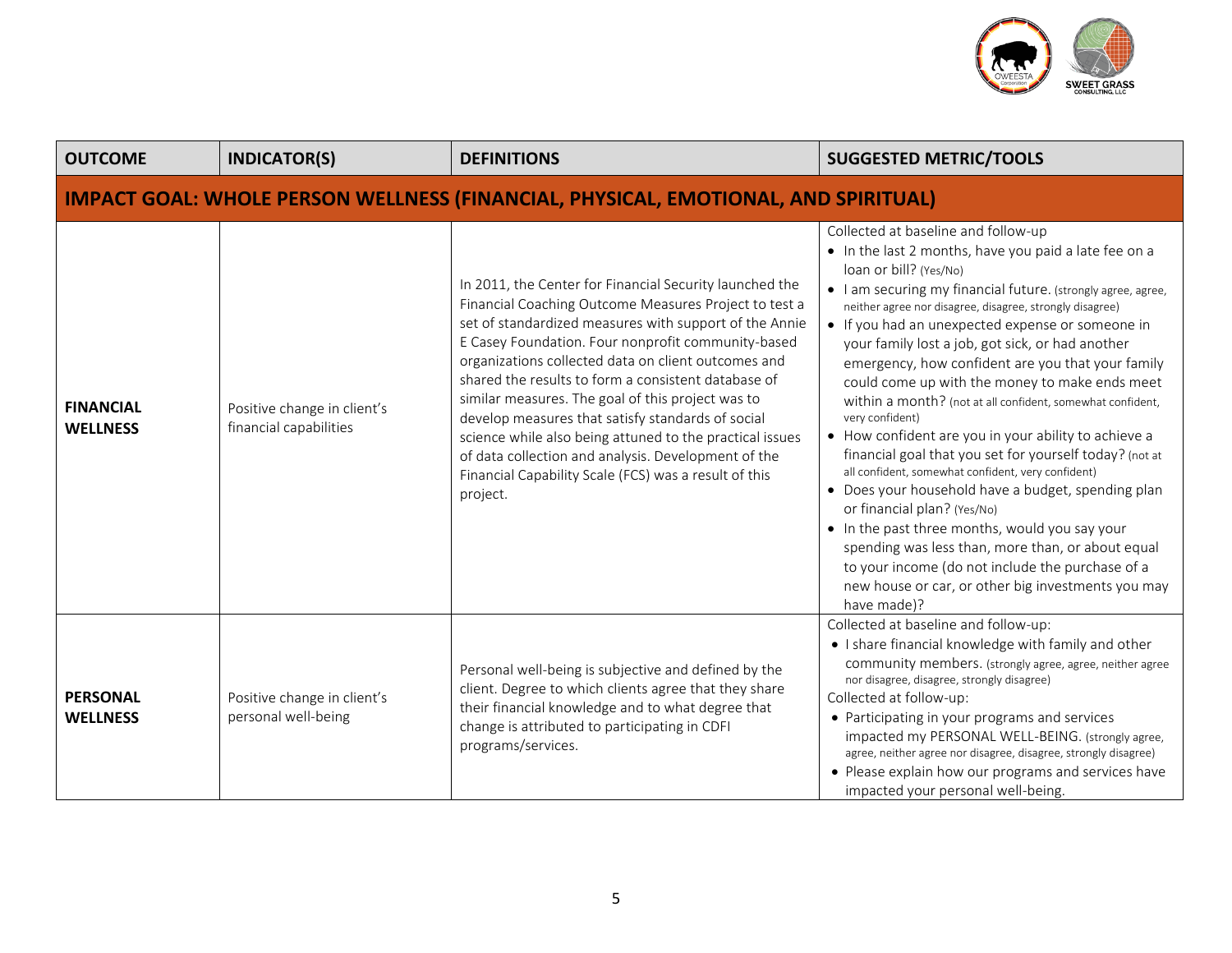

| <b>OUTCOME</b>                           | <b>INDICATOR(S)</b>                                                                                           | <b>DEFINITIONS</b>                                                                                                                                              | <b>SUGGESTED METRIC/TOOLS</b>                                                                                                                                                                                                                                                                                                                                                                                                                                                                                                                      |
|------------------------------------------|---------------------------------------------------------------------------------------------------------------|-----------------------------------------------------------------------------------------------------------------------------------------------------------------|----------------------------------------------------------------------------------------------------------------------------------------------------------------------------------------------------------------------------------------------------------------------------------------------------------------------------------------------------------------------------------------------------------------------------------------------------------------------------------------------------------------------------------------------------|
| <b>COMMUNITY</b><br><b>CONNECTEDNESS</b> | Increase in total and/or diversity<br>of ways clients have given back to<br>their community                   | Total number of community-related activities clients<br>participate in. Average number of community-related<br>activities participated in per client.           | Collected at baseline and follow-up:<br>. In what ways have you given back to your<br>community?<br>O Donations of time; lending or giving money to friends<br>and/or family; donations of professional services or goods;<br>mentoring community members; donations of money to<br>charitable organizations; other; I haven't yet)                                                                                                                                                                                                                |
|                                          | Increase in total and/or diversity<br>of ways borrower businesses<br>participate in the business<br>community | Total number of business-related activities businesses<br>participate in. Average number of business-related<br>activities participated in per business client. | Collected at baseline and follow-up:<br>• How have you participated in the business<br>community?<br>Mentoring other small business owners; Subcontracting<br>$\circ$<br>with other local businesses/individuals; Participating in<br>business networks and organizations (please specify);<br>Being mentored by other small business owners; Donated<br>money to community events or businesses; Donated<br>products/services to community events or businesses;<br>Donated or volunteered time or personnel to community<br>events or businesses |
|                                          | Increased participation in<br>community events                                                                | Community as defined by each individual; doesn't<br>necessarily have to be Reservation-based. Events also<br>self-defined.                                      | Collected on baseline and follow-up:<br>• I regularly participate in community events. (strongly<br>agree, agree, neither agree nor disagree, disagree, strongly<br>disagree)                                                                                                                                                                                                                                                                                                                                                                      |
|                                          | Increased pride in belonging to<br>his/her community                                                          | Community as defined by each individual; doesn't<br>necessarily have to be Reservation-based. Pride also<br>self-defined.                                       | Collected on baseline and follow-up:<br>• I am proud to belong to my community. (strongly agree,<br>agree, neither agree nor disagree, disagree, strongly disagree)                                                                                                                                                                                                                                                                                                                                                                                |